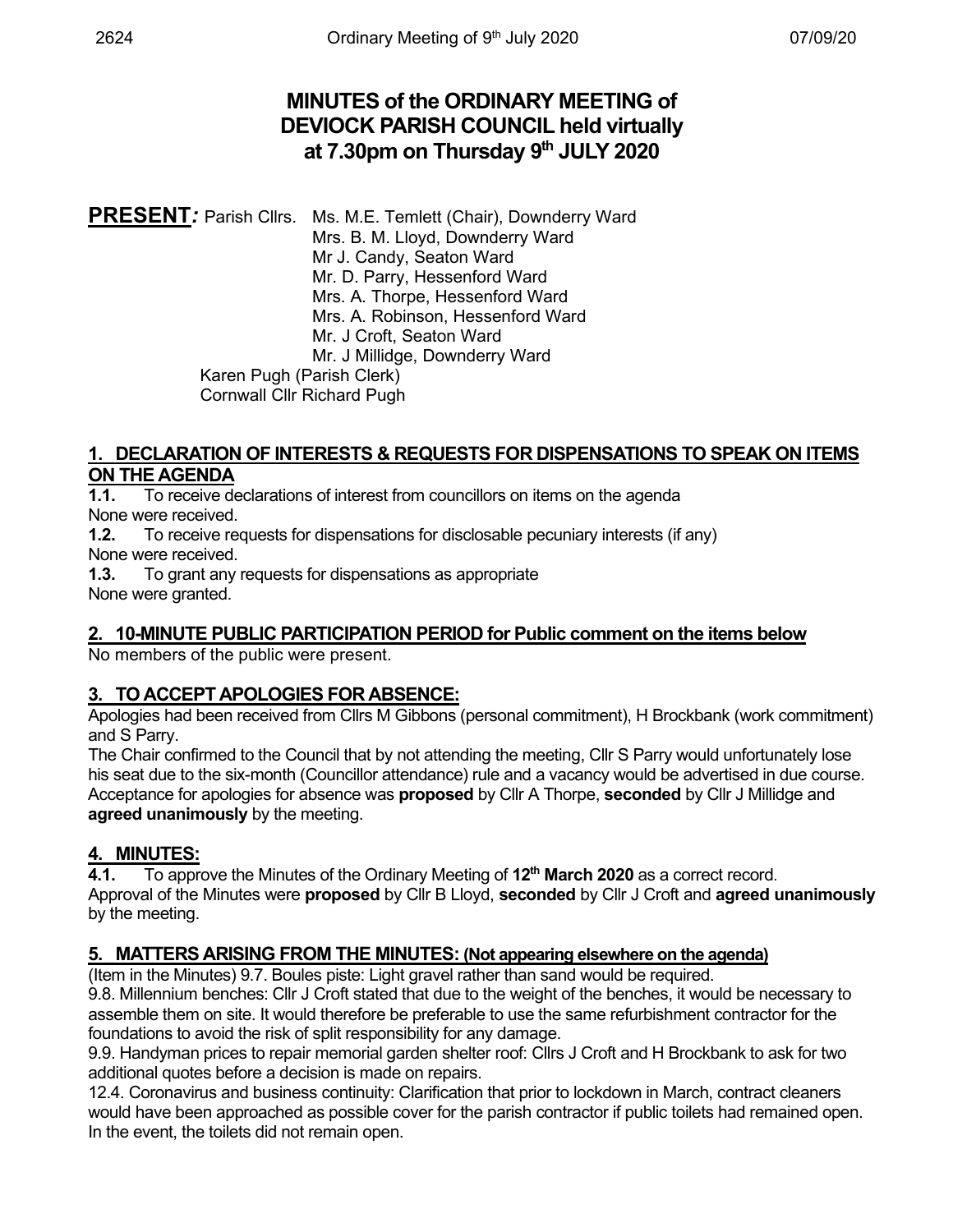#### **6. FINANCE: 6.1. Income & Expenditure**

# **6.1.1. INCOME: MAY & JUNE 2020**

| Barclavs Bank Interest                                 | 22.08  |
|--------------------------------------------------------|--------|
| Llovds TSB Fixed Term Deposit (1 <sup>st</sup> Jul 20) | 16.84  |
| Hastoe refund                                          | 780.00 |
| <b>MAY &amp; JUNE 2020 INCOME TOTALS</b>               | 818.92 |

### **6.1.2. EXPENDITURE: MAY & JUNE 2020**

|                                                                                             | <b>VAT £</b> | Net £    | <b>TOTAL £</b> |  |
|---------------------------------------------------------------------------------------------|--------------|----------|----------------|--|
| Viking Payments - stationery (inv. 957861)                                                  | 5.17         | 34.97    | 40.14          |  |
| Parish Magazine Printing - Nut Tree Newsletter - May 2020 Edition (invoice 6039)            | 0.00         | 90.75    | 90.75          |  |
| Biffa Waste Services - Seaton toilets sanitary waste collection (inv. 660C59714) March 2020 | 9.57         | 47.84    | 57.41          |  |
| British Gas - Downderry - electricity (April 2020)                                          | 0.55         | 11.08    | 11.63          |  |
| hrmTech (R Marven) – web hosting (11/19-11/20) and domain renewal (07/20-07/21)             |              | 41.90    | 41.90          |  |
| (inv. 0143)                                                                                 |              |          |                |  |
| Society of Local Council Clerks - Clerk membership fees (inv. MEM229825                     | 0.00         | 140.00   | 140.00         |  |
| Viking Payments - stationery (inv. 305551)                                                  | 5.31         | 35.67    | 40.98          |  |
| CPRE renewal - 07/20-07/21                                                                  | 0.00         | 36.00    | 36.00          |  |
| Parish Magazine Printing – Nut Tree Newsletter – June 2020 Edition (invoice 6103)           | 0.00         | 117.00   | 117.00         |  |
| <b>Direct Debit Payments:</b>                                                               |              |          |                |  |
| $BT^*$                                                                                      | 9.12         | 36.47    | 45.59          |  |
| <b>Standing Order Payments:</b>                                                             |              |          |                |  |
| MR. J. BIRD – May 2020 Cleaning Contract Payment (Downderry & Seaton)                       | 0.00         | 574.05   | 574.05         |  |
| MR. J. BIRD - June 2020 Cleaning Contract Payment (Downderry & Seaton)                      | 0.00         | 574.05   | 574.05         |  |
| <b>MAY &amp; JUNE 2020 EXPENDITURE TOTALS</b>                                               | 29.72        | 1.739.78 | 1,769.50       |  |

Note 1: Toilets closed, so no charges from South West Water.

Note 2: South West Water presented the Parish Council with a bill for £11,144.43 in May. After investigation, it transpired the bill related to Seaton Beach toilets. The Clerk had suggested that SWW contact Cornwall Council as a first point of call with regard to payment.

\* Not the usual BT amount and in the wrong month – the Clerk would look into whether this related to a Zone broadband bill.

A **proposal to ratify** expenditure was made by Cllr J Millidge, **seconded** by Cllr D Parry and **agreed unanimously** by the meeting.

| 6.2.<br>Bank Statements & bank account / interest management |
|--------------------------------------------------------------|
|--------------------------------------------------------------|

| .           |                                     |                    |                                                              |  |  |  |
|-------------|-------------------------------------|--------------------|--------------------------------------------------------------|--|--|--|
| <b>Date</b> | <b>Account</b>                      | <b>Balance £</b>   | <b>Interest</b>                                              |  |  |  |
| 29 Jun 20   | <b>Barclays Community</b>           | 1,000.00           | £0.00                                                        |  |  |  |
| 29 Jun 20   | <b>Barclays Business</b><br>Premium | 25,710.86   £6.32  |                                                              |  |  |  |
| 29 Jun 20   | <b>Barclays Base Rate</b><br>Reward | 61,863.22   £15.76 |                                                              |  |  |  |
| 1 Jul 20    | Lloyds TSB Fixed Term<br>Deposit    | 67,538.58          | Matured on 1 <sup>st</sup> July<br>Interest at 0.1% = £16.84 |  |  |  |

A letter had been written to Lloyds Bank in June to question an 'unauthorised overdraft' balance of £7 that had appeared on a statement and to request reinvestment for a further 3 months.

#### **6.3. Accounts to be paid**

|                                                                                   | <u>VAT £</u> | <u>Net £</u> | <b>TOTAL £</b> |
|-----------------------------------------------------------------------------------|--------------|--------------|----------------|
| Glasdon UK - Hessenford dog waste bin - June 2020                                 | 33.63        | 168.17       | 201.80         |
| British Gas - Downderry - electricity (May 2020)                                  | 0.55         | 11.08        | 11.63          |
| Kevin Johnson – reimbursement for two Men at Work signs – June 2020               | 0.00         | 73.97        | 73.97          |
| Came & Co - council insurance (01/08/20-31/07/21) (ref. 2134024)                  | 0.00         | 727.16       | 727.16         |
| John Croft - reimbursement for Zoom Pro (01-31/07/20)                             | 0.00         | 14.39        | 14.39          |
| Parish Magazine Printing - Nut Tree Newsletter - July 2020 Edition (invoice 6189) | 0.00         | 90.00        | 90.00          |
| Cornwall Council recharge - Clerk's salary (inv. 8100019678) Apr 2020             | 1.00         | 966.44       | 967.44         |
| Cornwall Council recharge - Clerk's salary (inv. 8100019678) May 2020             | 1.00         | 966.44       | 967.44         |
| <b>Total</b>                                                                      | 36.18        | 3.017.65     | 3.053.83       |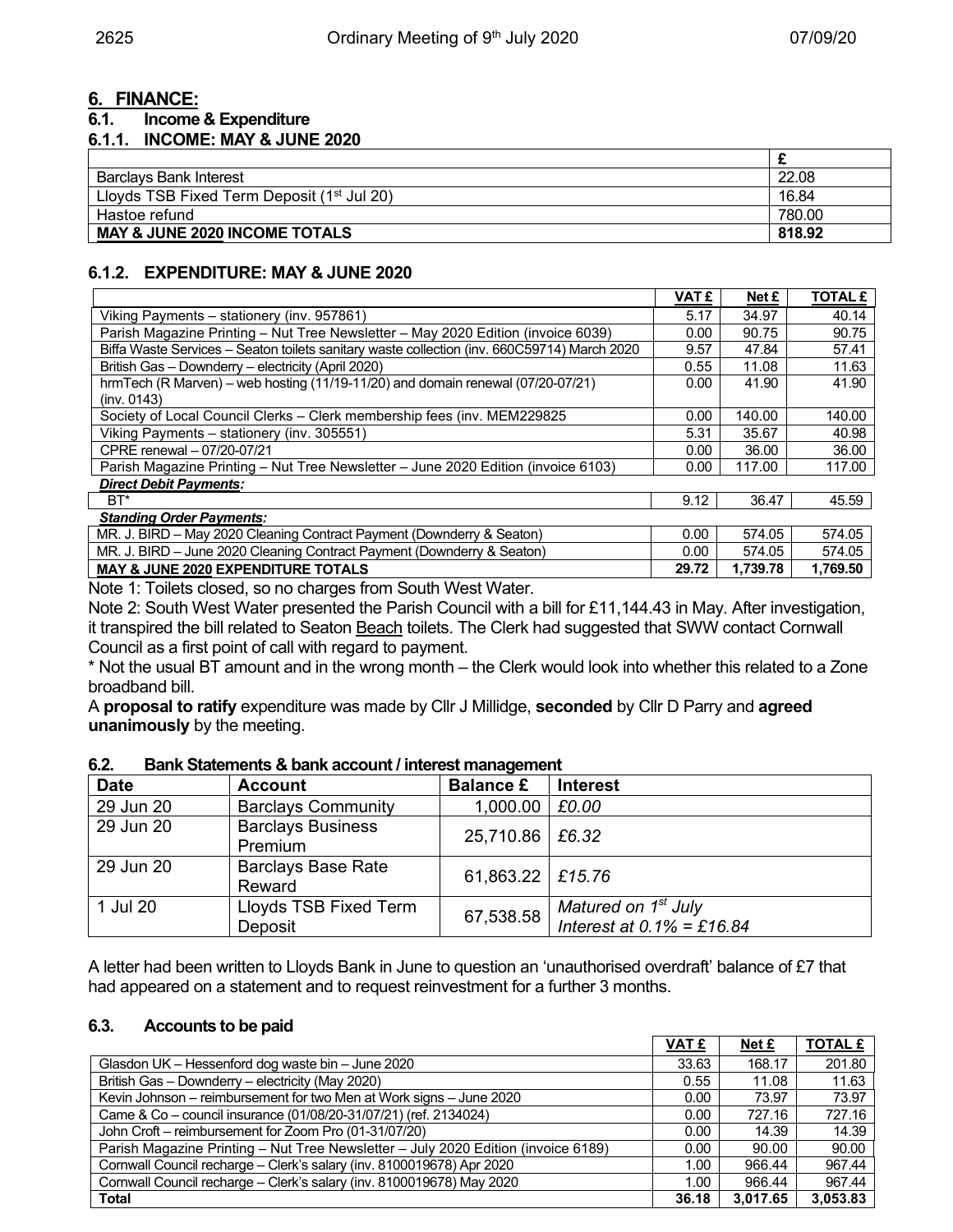Further invoices were expected to follow in the month: Parish Magazine Printing (July edition), PWS (public toilets consumables), Peck Trading (PPE), Cornwall Council (salary recharge for June).

A **proposal to accept** the accounts to be paid was made by Cllr B Lloyd, **seconded** by Cllr A Thorpe and **agreed unanimously** by the meeting.

### **6.4. Internal audit**

The Clerk had been focusing on finalising numbers for the internal audit process. The internal auditor was booked in to undertake an internal audit in two weeks' time.

## **7. CURRENT / ONGOING BUSINESS**

#### **7.1. Memorial garden**

To discuss and agree criteria for placement of plaques and capacity required given the volume of requests received.

Councillors were each asked to give their view on criteria (such as having lived in the parish or contributed to the parish in some way) and where plaques could be positioned in the memorial garden.

After a long discussion and range of responses, Councillors felt it would be difficult to make a decision that would mean some people would be eligible for a plaque on passing, but not others. It was therefore proposed to first consider potential capacity and positioning of plaques, the two preferred options being: a memorial wall: or plaques positioned on timber rails at the back of the memorial garden shelter.

Cllr B Lloyd **proposed** that plaques be positioned on the back wall of the shelter and that a site visit (by Cllrs D Parry, J Croft and J Millidge) be arranged to discuss size and therefore capacity of plaques. Cllr Lloyd felt that criteria should be a connection to the village in some way, but this could be discussed further at a later meeting. The **proposal** for a site visit to ascertain plaque capacity on the shelter wall and to delay a decision on criteria was **seconded** by Cllr D Parry and **agreed unanimously** by the meeting.

#### **7.2 Seaton and Downderry public toilets - Update**

The Chair updated the meeting. At this point, the Parish Council had considered opening one toilet which would enable safe social distancing to be achieved. The Parish Council had approached Cormac for a 'Covid' toilet operative. A site visit was arranged, with a quotation due to follow. However, after two weeks of being unable to reach Cormac, it transpired that Cormac did not have capacity to provide an operative as many other parishes were going through a similar process.

In place of providing an operative, Cormac offered an 'enhanced sanitiser' service, a bio-cleansing solution that would keep the toilet cubicle virus-free for 30 days at a cost of £75 per clean and would allow for everyday cleaning on top of it, with reduced risk to the parish contractor. The Parish Council therefore proposed to book the parish contractor onto an online PPE training course, after which Cormac would sanitise the disabled toilet at Seaton, signage would be erected outside and inside the cubicle and the toilet would be opened as soon as possible.

Cllr D Parry expressed a concern about Legionnaire's disease, but was reassured that the parish contractor had been flushing and bleaching the toilets regularly to keep bacteria at bay. The question was raised by Cllr J Millidge as to whether social distancing could be achieved in other blocks, but it was felt that to keep risk to a minimum, one toilet cubicle only should be opened to begin with.

Cllr B Lloyd asked Cornwall Cllr Pugh if more support could be given by Cornwall Council as the Parish Council makes no revenue from the toilets, or from the car park, and that toilets are a cost only. Cllr Pugh agreed that consideration should be given.

#### **7.3 New website – Update**

An Accessibility Statement to meet the new Regulations is required to be in place by 23rd September 2020. Of three suppliers considered, one was preferred (with parish council website experience), who would provide a one-off annual fee to include content management and hosting. Cllr M Gibbons had been due to make initial contact to discuss requirements but was currently away.

The Chair asked that the Clerk make initial contact in Cllr Gibbons' absence.

#### **7.4 Seaton play area – Update**

Cllr J Millidge referred to an email received by Cornwall Council to say that work on the play area would restart in August. Therefore the second phase, for which fundraising via potential community partners would be required, would be delayed. Cllr Millidge expected the task would be made more difficult due to the economic climate, with a possible longer gap between phases. He would provide a further update at the September meeting.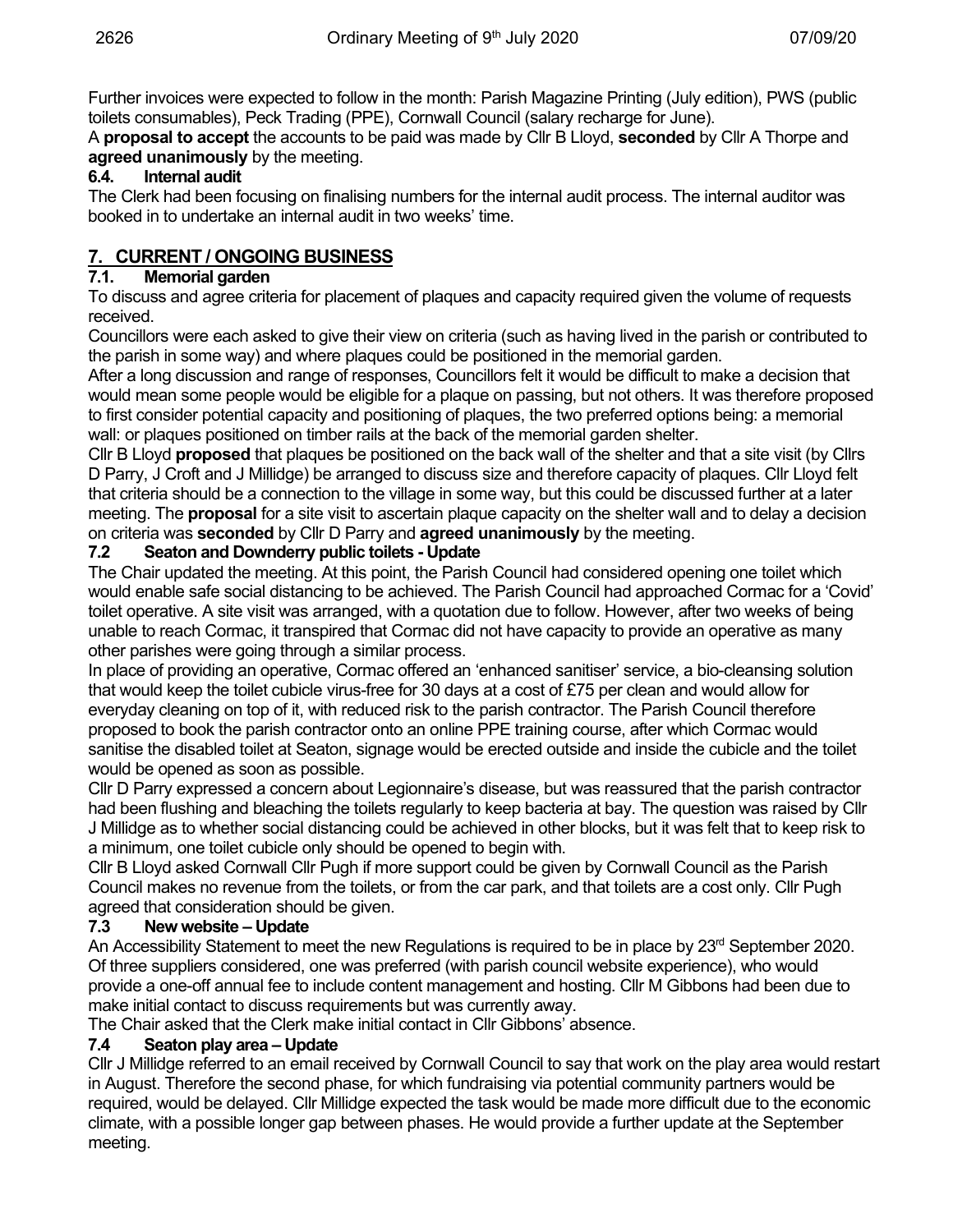# **8. REPORT BY CORNWALL COUNCILLOR:**

Cornwall Cllr Pugh discussed the following points:

a. A detailed report had been received from South West Water, who had cleared a manhole in Seaton beach car park. Two tonnes of debris were cleared, at a cost of £6,000, and there was a 90-day plan to clean the system.

b. The owners of Downderry Lodge had written to the Parish Council with regard to blocking beach access via the cliff path at the foot of their land. Cllr Pugh had arranged for a site visit by a Countryside Officer, who had responded with a detailed report. Cllr Pugh asked if the Parish Council wished to proceed with any action if access would provide an escape route for safety purposes. If so, he would provide the Parish Council with a contact at Cornwall Council. The Parish Council wished to proceed.

c. Libraries would be reopening, offering a click and collect service (with library users booking online and picking up).

d. A BA route was being launched between London Heathrow and Newquay.

# **9. PLANNING:**

#### **9.1. PLANNING COMMITTEE:**

**9.1.1.** To approve the Minutes of planning decisions made March to June 2020 as correct records:

**A proposal to approve** the Minutes of 26th March 2020 was made by Cllr D Parry, **seconded** by Cllr J Croft and **agreed unanimously** by the meeting.

A **proposal to approve** the Minutes of 23rd April 2020 was made by Cllr D Parry, **seconded** by Cllr J Croft and **agreed unanimously** by the meeting.

A **proposal to approve** the Minutes of 28th May 2020 was made by Cllr D Parry, **seconded** by Cllr J Croft and **agreed unanimously** by the meeting.

A **proposal to approve** the Minutes of 25th June was made by Cllr D Parry, **seconded** by Cllr J Croft and **agreed unanimously** by the meeting.

**9.1.2.** Matters arising from the Minutes *(not appearing elsewhere on the agenda)* There were no matters arising.

## **9.2. PLANNING APPLICATIONS: WWII Communications and Billet Bunker, Land East of Reef Point Cottage, Main Road, Downderry PL11 3LH**

Proposed parking bay.

*(Planning Officer: Josep Sandercock)*

Councillors felt they could not comment until Highways had made their consultation. It was **proposed** by Cllr B Lloyd, **seconded** by Cllr D Parry and **agreed unanimously** by the meeting that the Clerk email the Planning Officer to request such a delay until Highways had responded.

# **9.3. PLANNING APPLICATIONS RECEIVED AFTER PUBLICATION OF THE AGENDA:**

#### **9.3.1. PA20/05349 Ian And Claire Brewis Cobland Mill, Cobland Hill, Eglarooze, Torpoint PL11 3DY**

Discharge of planning obligation dated 15.01.2003 relating to decision number 01/00620/FU - Construction of two storey Livery and Machinery Store Building

*(Planning Officer: Patrick James)*

Given the limitations of the planning documents provided, it was **proposed** by Cllr J Croft, **seconded** by Cllr J Candy and **agreed unanimously** by the meeting that the application be deferred until the next meeting.

**9.4. PLANNING APPEALS: Received by date of the meeting**

None had been received.

**9.5. PLANNING DECISIONS: Received by the date of the meeting 19.06.2020 PA20/00727/PREAPP Closed - advice given** 

**Applicant:** Mr D Carroll

**Location:** Spring Bank Seaton Park Seaton Torpoint Cornwall Page 6 of 33 **Proposal:** Pre-application advice for proposed dwelling and garage